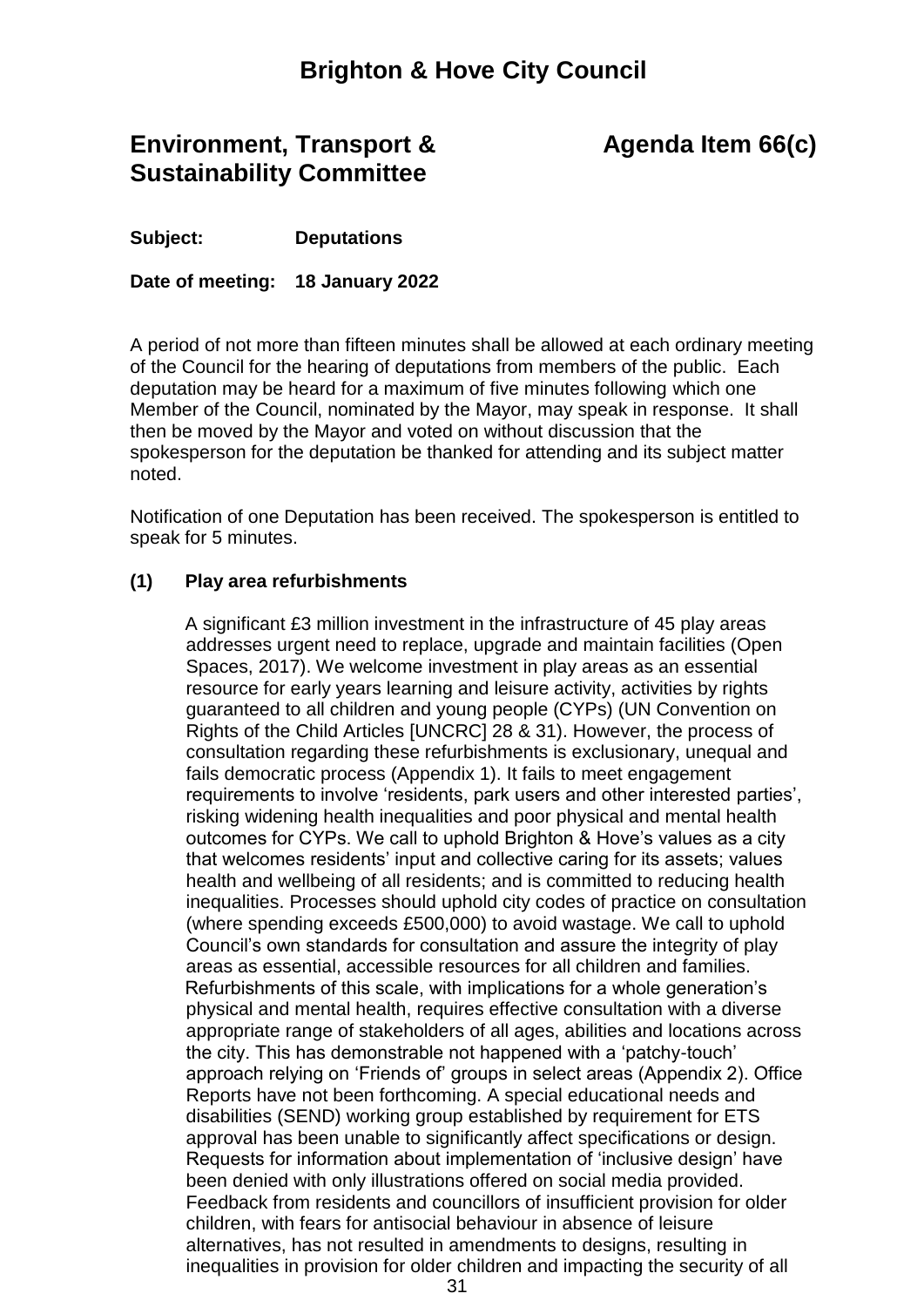residents. CYPs' rights to 'express their views, feelings and wishes in all matters affecting them, and to have their views considered and taken seriously' have been denied (UNCRC 12). CYPs have not been meaningfully consulted even 'light touch', with the only major online consultation formatted inaccessible to CYPs and no engagement with Youth Council. Reliance on 'Friends of' parks groups widens inequalities which have been identified as needing diversification (Groundwork UK, 2021). The process excludes established stakeholders that serve CYPs effectively (community fora, parent-carer groups, specialist schools and childcare facilities, Youth Council) where CYPs and carers concentrate their time and resources, contributing to democratic exclusion. Children and families with SEND have been especially failed by the current process. As well as upholding the city's own standards, consultation should meet UNICEF (2020) criteria for designing child-friendly spaces particularly those lacking: strategic orientation, collaboration, efficacy review and Participation and identification. We aim for communities to be engaged and funding best spent for areas with lasting play appeal within the challenges of managing maintenance. Communities should feel listened to as 'expert users of play areas'. We call for 6 corrections (Appendix 3): (1) Pause, Reflection and Change to consultation to address identified failures using range of time allocated to refurbishments. (2) Pause refurbishment programme while above is undertaken. (3) Comprehensive and equitable consultation with an appropriate range of stakeholders and communication of consultation outcomes. (4) Stronger utilisation of existing feedback mechanisms such as SEND groups and use of portal mechanisms (5) Creation of an Advisory Team of key stakeholders including community leaders, health and wellbeing advisors, SEND representatives, the city's Youth Council and experts by experience (6) development of a strategy to effectively communicate with residents including CYPs with or without SEND, about changes to their essential services.

#### **Supported by:**

Lisa Creagh Neil Man Dr Rebecca Graber (Lead Spokesperson) Philippa Hodge Dr Bruno De Oliveira Kate Bloc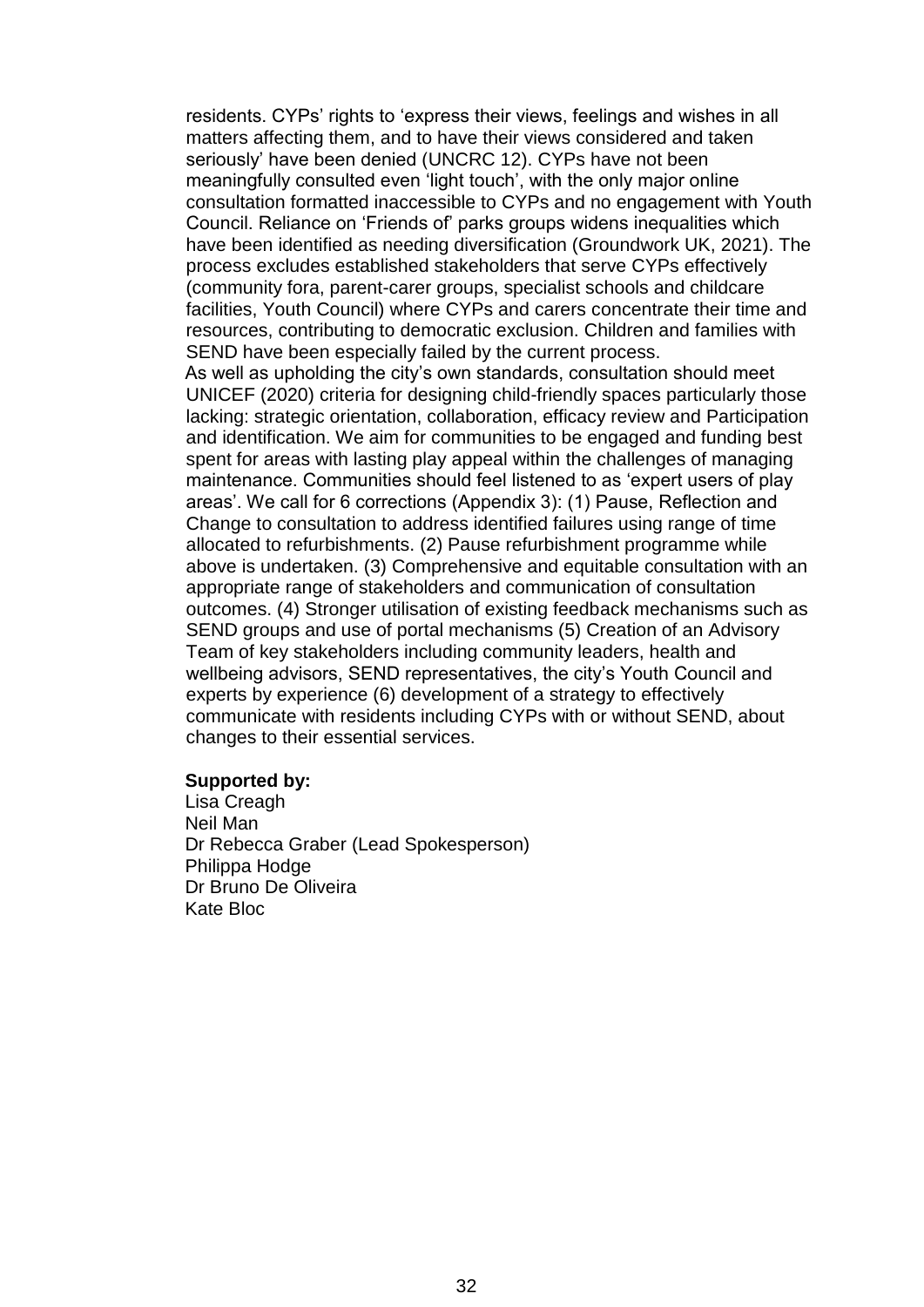## **APPENDIX 1: FAILURES OF DEMOCRATIC PROCESS**

- Spends of more than £500,000 require consultation, yet an Office Report has not been forthcoming.
- Requests from citizens and councillors for details of, and feedback from, those consultations have occurred have revealed a 'light touch' approach in a mere handful of play areas disproportionate to spend. The process's reliance on early 'pop-up' consultations fails to mitigate challenges to engagement in early stages of the pandemic.
- Reliance on 'Friends of…' park groups exemplifies a 'patchy touch' approach dependent on prior organisation, neglecting other readilyaccessible community stakeholders such as community groups, specialist schools and childcare facilities.
- A SEND working group established by requirement for ETS approval has been unable to have feedback significantly affect specifications or design. Requests for design briefs and contractor specifications and draft/final designs for each park throughout phases of the tender process have been denied. Terms of reference for the group have not been agreed and designs set forth as final with meaningful consultation therefore non-existent or negligible.
- Requests for information about how 'inclusive design' approaches have been implemented have been denied with only those illustrations offered on social media provided.
- Requests for alterations to opportunities to feed in have been met with responses of insufficient time, despite the 5-year, phased approach of the refurbishments

## **APPENDIX 2: IMPLICATIONS FOR INEQUALITIES, HEALTH AND WELLBEING**

- Communities with 'social capital' to organise can use time, resources and power to advocate for improvements to their communities while those without, go without (Putnam, 2000).
- 'Friends of' groups need diversification and to 'support young people to get their voice heard as park users' (Groundwork UK, 2021).
- Representatives from the SEND community have not been able to effectively feed into designs nor into formulation of future designs, being instead told that designs have been ordered and final. The needs of a vulnerable and diverse range of children, and indeed of adults with SEND who routinely use play areas, have been omitted from democratic consultation process. Reliance on 'Friends of' groups exacerbates this exclusion by, for example, failing to consult specialist schools near grounds of play areas.

## **APPENDIX 3: WHAT IS NEEDED FOR ACCEPTABLE CONSULTATION**

 Consultation should be demonstrated to be democratic, able to effect significant changes to design, utilise appropriate methodologies to engage CYPs and SEND families (with coproduction of these as necessary), and make use, wherever feasible, of existing organisations supporting CYPs, and should reflect the full time-scale of planned refurbishments. Tools supporting the consultation (such as online surveys) should be fit for